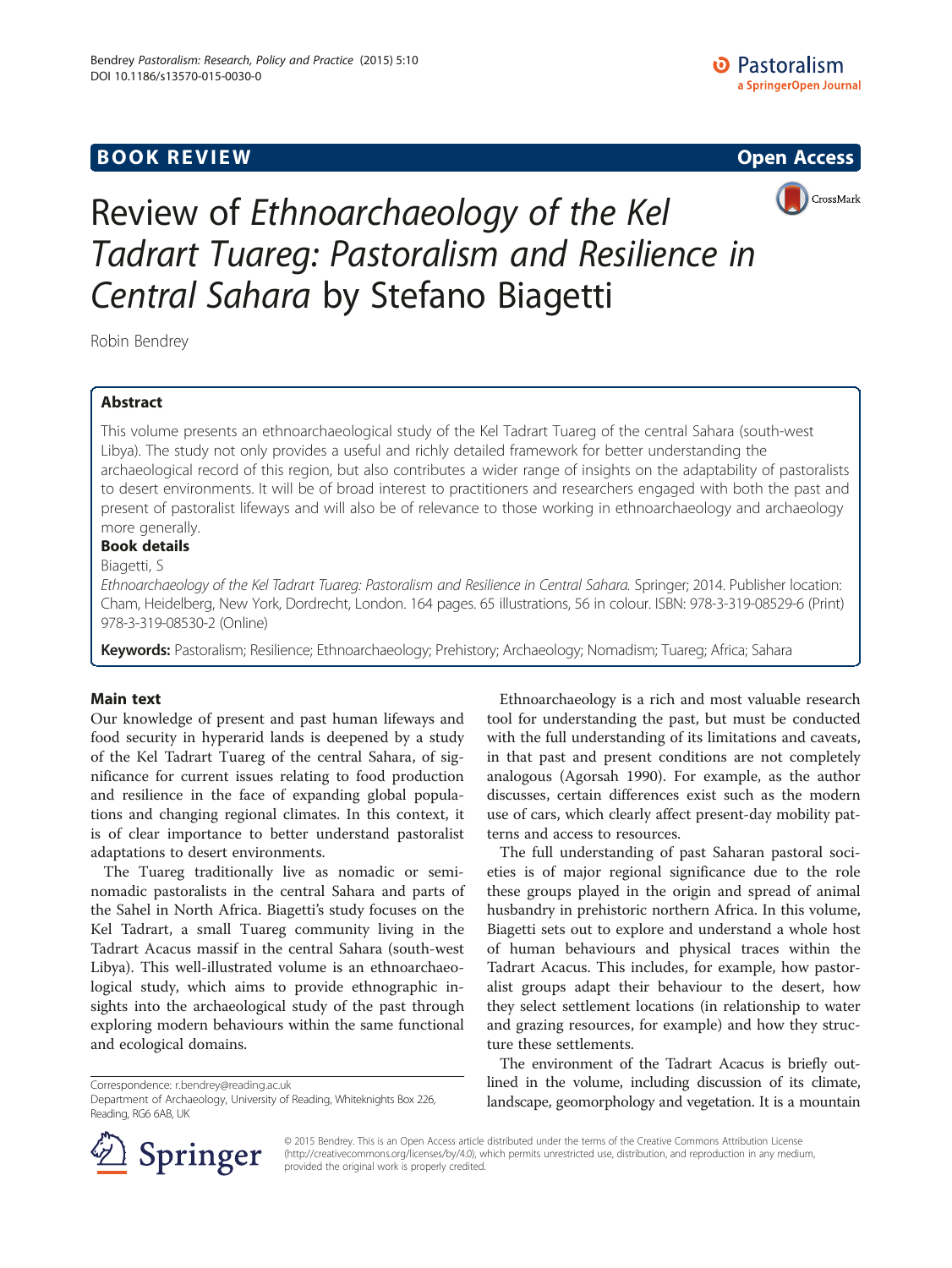range rising to peaks varying between 800 and 1,300 m above sea level, and running some 150 km from north to south and 50 km east to west. Today, the climate is hyperarid, with mean annual precipitation of 0–20 mm (although rain is erratic and does not occur every year). Despite this low and erratic precipitation, vegetation is still present year-round in certain places, such as along the wadi floors—the wadis being one of the main ecosystems in the desert. Management of water resources is clearly of central significance for the pastoralists. Water is mainly sourced from wells (both artificial and natural) and ponds where rainfall accumulates (known as *gueltas*).

The volume also briefly reviews literature on Tuareg ethnicity, lifestyle and social structure. It gives ethnohistorical and enthographic accounts of the Kel Tadrart Tuareg, focusing on the people and their livestock. Historically recent data, from the 1930s, for Tuareg groups in the wider region show interesting variation in terms of numbers of animals owned by different social and ethnic groups. For example, cattle and horses, animals with greater water requirements, were kept in small numbers and were almost exclusively owned by Ihaggàren (so-called nobles) rather than Imgàd (vassals).

Current data (from 2007) on Kel Tadrart population structure and density really emphasise the low population density of the Acacus (about ~0.008 persons per km<sup>2</sup>). Also of interest is the increase in number of livestock owned by Kel Tadrart Tuareg groups today compared to the 1930s census data. This section provides some fascinating insights, although more could perhaps have been made of the data presented here.

Biagetti examines the Kel Tadrart regional settlement patterns in their wider context, assessing their locations in relation to natural resources, status and kinship links. Settlement location is identified as being influenced by accessibility to reliable water sources (animals can normally reach the *gueltas* on their own). In discussing the patterns of residential mobility amongst the Kel Tadrart, Biagetti prefers to use the term 'alternative' campsites, as opposed to 'seasonal', as the majority of the households do not follow a regular seasonal mobility pattern. Rather, the use of these sites is irregular and opportunistic (perhaps due in part to the erratic rains). Biagetti identifies how movements (distances between sites) do tend to be relatively short distance (10–40 km) compared to the longer distance movements of other pastoral groups in the Sahel (e.g. Barral [1967](#page-2-0)). He also notes that fodder can be bought at the regional market, with some households stating they occasionally buy fodder when needed in very dry years, helping to buffer the naturally available resources to maintain higher herd sizes (as noted above, larger herds are kept today than in the 1930s).

The internal patterns of Kel Tedrart settlements are also considered in great detail, which will be of wide interest to researchers interested in the archaeological signatures of past pastoral societies. This analysis focuses primarily on the 'main' campsites and includes consideration of their locations, structures and fixtures. Biagetti found that the concept of a 'site' as used in archaeology did not cope well with the loose and dispersed structures and features of the settlements. The overall area covered by a single Kel Tadrart household camp can be extensive with structures loosely dispersed over areas up to 2 ha in extent. The study provides a thorough analysis of structure types, including their size, shape and use, and also settlement discard practices (disposal of ashes, charcoal and rubbish). Of particular relevance for archaeological research is that dung areas (sheep and goat droppings), often mixed with some fodder and other occasional small waste, are amongst the most visible features of the Kel Tadrart campsites.

The volume will be of broad interest to practitioners and researchers engaged with both the past and present of pastoralist lifeways. It will be of particular interest to those working in ethnoarchaeology and archaeology more generally, and not just those interested in the Saharan record. The data on Kel Tadrart hut construction, for example, identified that the fully sedentary households tended to feature plant material structures, rather than stone, as was seen in the more mobile households. As Biagetti points out, this finding challenges the more common archaeological interpretation, applied across different geographical regions and time periods (e.g. in the Neolithic Near East: Mortensen [2014](#page-2-0)), that mobility is associated more with 'lighter' structures and sedentism with 'heavier' structures. There are numerous other valuable perspectives for archaeologists looking for and defining the extent and composition of early pastoralist sites.

The volume finishes with a brief perspective on how the ethnoarchaeological data brought together in this project casts new light on the archaeological record of the Tadrart Acacus. Biagetti rightly stresses that he is not attempting to map the present onto the past; rather, in systematically documenting cultural and environmental factors, he hopes to construct a 'working model' to aid in the interpretations of the patterns and variability of past pastoral landscapes. In this he is successful, as he moves away from the dangers of ethnographic analogy constraining archaeological interpretation, towards it providing examples of possible behaviours, strategies and processes within defined contexts.

Criticisms of the volume are few and only minor. There are a small number of occasional typographic and editing errors, and a few tables (3.6 and 3.8) and figures (3.3 and 3.4) appear to be duplicated in Chapter 3. In a few areas, a little more could have been made of data and interpretations. Further discussion, for example,